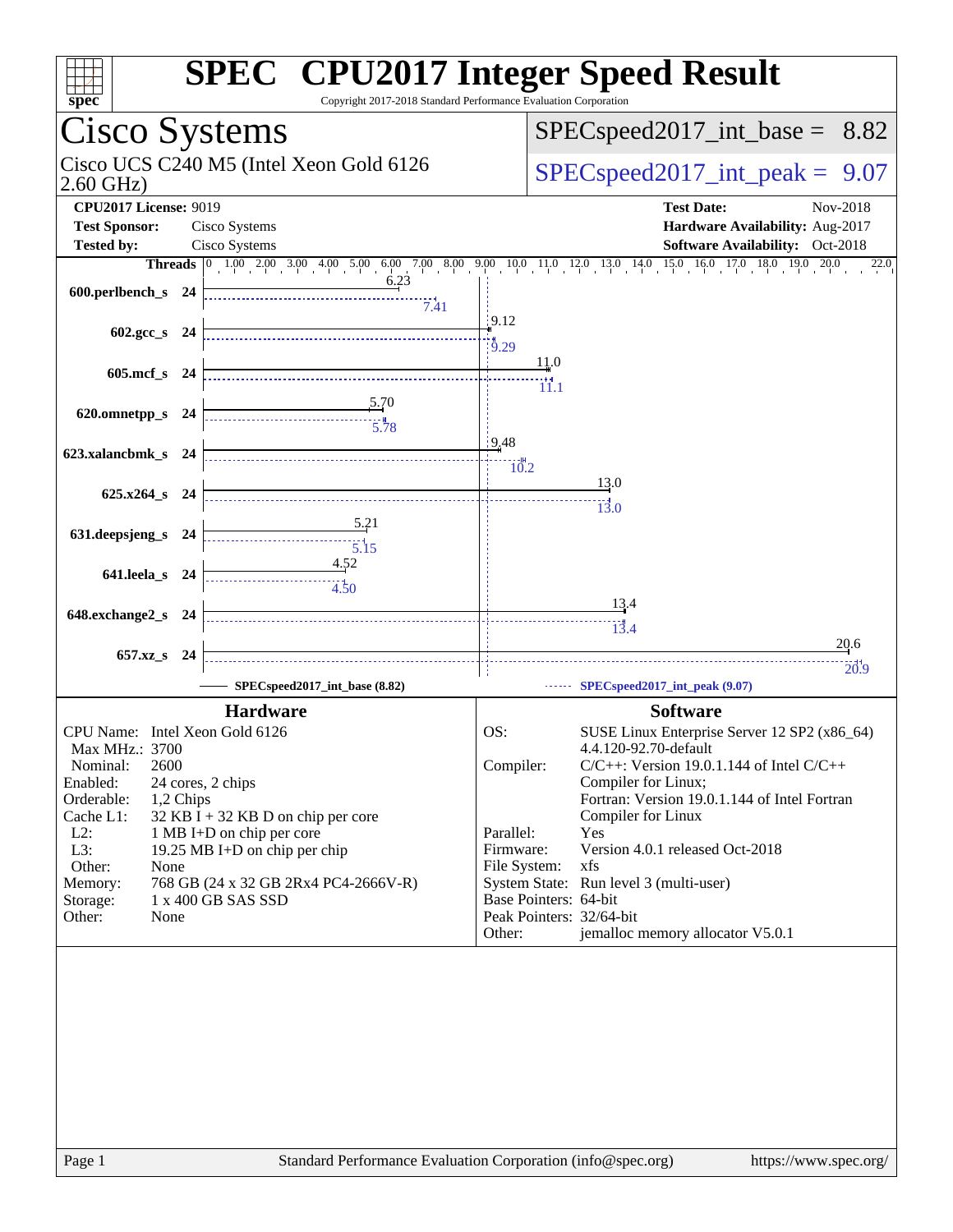

Copyright 2017-2018 Standard Performance Evaluation Corporation

## Cisco Systems

Cisco UCS C240 M5 (Intel Xeon Gold 6126  $\vert$  [SPECspeed2017\\_int\\_peak =](http://www.spec.org/auto/cpu2017/Docs/result-fields.html#SPECspeed2017intpeak) 9.07

 $SPECspeed2017\_int\_base = 8.82$ 

2.60 GHz)

**[CPU2017 License:](http://www.spec.org/auto/cpu2017/Docs/result-fields.html#CPU2017License)** 9019 **[Test Date:](http://www.spec.org/auto/cpu2017/Docs/result-fields.html#TestDate)** Nov-2018 **[Test Sponsor:](http://www.spec.org/auto/cpu2017/Docs/result-fields.html#TestSponsor)** Cisco Systems **[Hardware Availability:](http://www.spec.org/auto/cpu2017/Docs/result-fields.html#HardwareAvailability)** Aug-2017

**[Tested by:](http://www.spec.org/auto/cpu2017/Docs/result-fields.html#Testedby)** Cisco Systems **Cisco Systems [Software Availability:](http://www.spec.org/auto/cpu2017/Docs/result-fields.html#SoftwareAvailability)** Oct-2018

#### **[Results Table](http://www.spec.org/auto/cpu2017/Docs/result-fields.html#ResultsTable)**

|                                     |                | <b>Base</b>    |             |                |             | <b>Peak</b>    |       |                |                |              |                |              |                |              |
|-------------------------------------|----------------|----------------|-------------|----------------|-------------|----------------|-------|----------------|----------------|--------------|----------------|--------------|----------------|--------------|
| <b>Benchmark</b>                    | <b>Threads</b> | <b>Seconds</b> | Ratio       | <b>Seconds</b> | Ratio       | <b>Seconds</b> | Ratio | <b>Threads</b> | <b>Seconds</b> | <b>Ratio</b> | <b>Seconds</b> | <b>Ratio</b> | <b>Seconds</b> | <b>Ratio</b> |
| $600.$ perlbench $\mathsf{S}$       | 24             | 285            | 6.23        | 284            | 6.25        | 285            | 6.23  | 24             | 240            | 7.41         | 239            | 7.42         | 240            | 7.41         |
| $602 \text{.} \text{gcc}\text{.}$ s | 24             | 435            | 9.16        | 437            | 9.12        | 438            | 9.09  | 24             | 429            | 9.29         | 431            | 9.24         | 428            | 9.29         |
| $605$ .mcf s                        | 24             | 428            | <b>11.0</b> | 427            | 11.1        | 431            | 10.9  | 24             | 424            | 11.1         | 432            | 10.9         | 425            | <b>11.1</b>  |
| 620.omnetpp_s                       | 24             | 285            | 5.73        | 286            | 5.70        | 308            | 5.30  | 24             | 285            | 5.73         | 282            | 5.78         | 281            | 5.81         |
| 623.xalancbmk s                     | 24             | 151            | 9.40        | 149            | 9.48        | 149            | 9.49  | 24             | 140            | 10.1         | 138            | 10.3         | 139            | 10.2         |
| 625.x264 s                          | 24             | 136            | 12.9        | 136            | 13.0        | 136            | 13.0  | 24             | 136            | 12.9         | 136            | 13.0         | 136            | 13.0         |
| 631.deepsjeng_s                     | 24             | 275            | 5.22        | 275            | 5.21        | 275            | 5.21  | 24             | 278            | 5.15         | 279            | 5.14         | 278            | 5.15         |
| 641.leela s                         | 24             | 377            | 4.53        | 377            | 4.52        | 377            | 4.52  | 24             | 379            | 4.50         | 379            | 4.50         | 379            | 4.50         |
| 648.exchange2_s                     | 24             | 218            | 13.5        | 219            | 13.4        | 219            | 13.4  | 24             | 219            | 13.4         | <u>219</u>     | 13.4         | 219            | 13.4         |
| $657.xz$ s                          | 24             | 300            | 20.6        | <b>300</b>     | <b>20.6</b> | 301            | 20.6  | 24             | 294            | 21.0         | 296            | 20.9         | 296            | 20.9         |
| $SPEC speed2017$ int base =         |                |                | 8.82        |                |             |                |       |                |                |              |                |              |                |              |

**[SPECspeed2017\\_int\\_peak =](http://www.spec.org/auto/cpu2017/Docs/result-fields.html#SPECspeed2017intpeak) 9.07**

Results appear in the [order in which they were run.](http://www.spec.org/auto/cpu2017/Docs/result-fields.html#RunOrder) Bold underlined text [indicates a median measurement](http://www.spec.org/auto/cpu2017/Docs/result-fields.html#Median).

#### **[Operating System Notes](http://www.spec.org/auto/cpu2017/Docs/result-fields.html#OperatingSystemNotes)**

Stack size set to unlimited using "ulimit -s unlimited"

#### **[General Notes](http://www.spec.org/auto/cpu2017/Docs/result-fields.html#GeneralNotes)**

Environment variables set by runcpu before the start of the run: KMP\_AFFINITY = "granularity=fine,scatter" LD\_LIBRARY\_PATH = "/home/cpu2017/lib/ia32:/home/cpu2017/lib/intel64" OMP\_STACKSIZE = "192M"

 Binaries compiled on a system with 1x Intel Core i7-4790 CPU + 32GB RAM memory using Redhat Enterprise Linux 7.4 Transparent Huge Pages enabled by default Prior to runcpu invocation Filesystem page cache synced and cleared with: sync; echo 3> /proc/sys/vm/drop\_caches Yes: The test sponsor attests, as of date of publication, that CVE-2017-5754 (Meltdown) is mitigated in the system as tested and documented. Yes: The test sponsor attests, as of date of publication, that CVE-2017-5753 (Spectre variant 1) is mitigated in the system as tested and documented. Yes: The test sponsor attests, as of date of publication, that CVE-2017-5715 (Spectre variant 2) is mitigated in the system as tested and documented. jemalloc, a general purpose malloc implementation built with the RedHat Enterprise 7.5, and the system compiler gcc 4.8.5 sources available from jemalloc.net or<https://github.com/jemalloc/jemalloc/releases>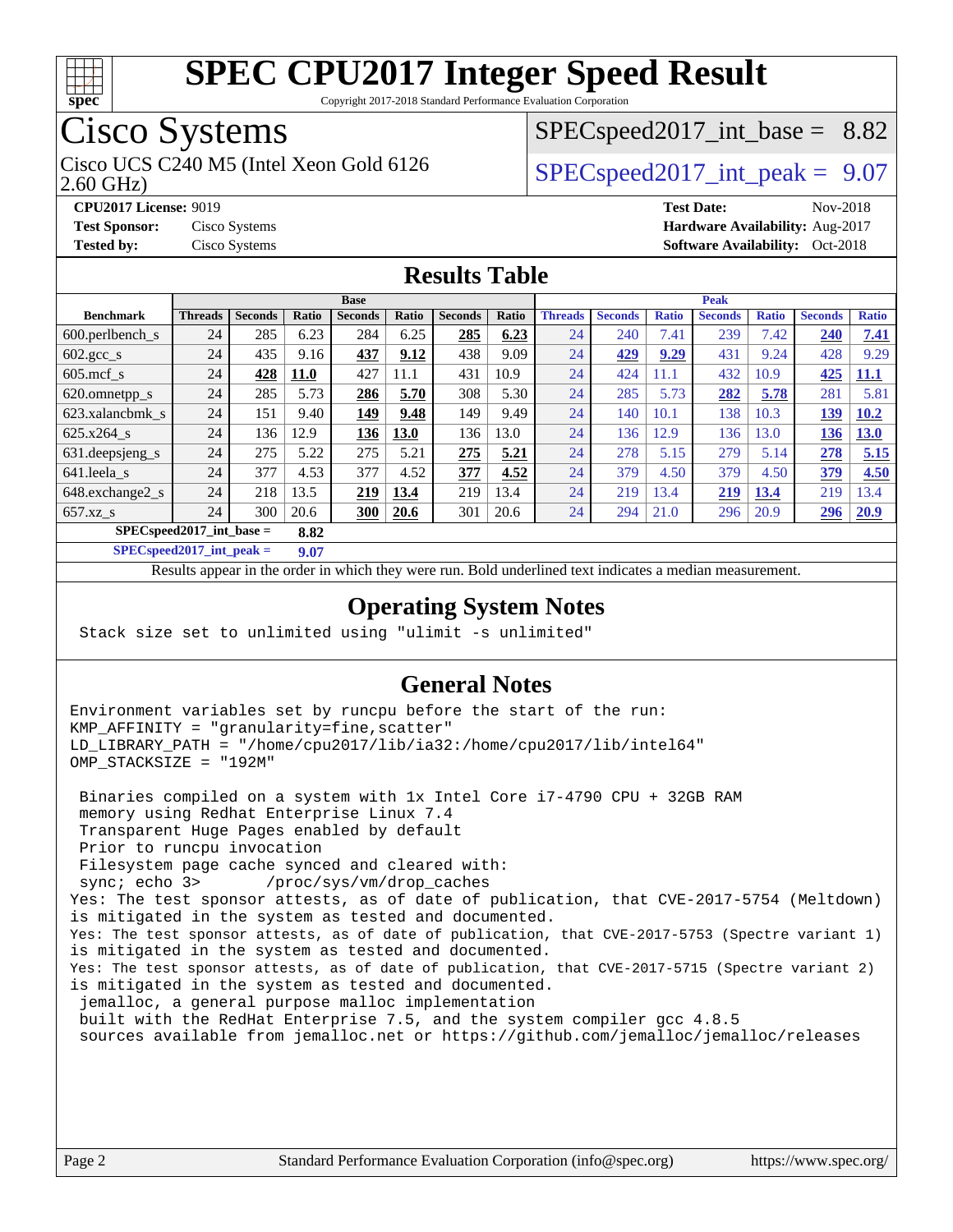

Copyright 2017-2018 Standard Performance Evaluation Corporation

## Cisco Systems

2.60 GHz) Cisco UCS C240 M5 (Intel Xeon Gold 6126  $\vert$  [SPECspeed2017\\_int\\_peak =](http://www.spec.org/auto/cpu2017/Docs/result-fields.html#SPECspeed2017intpeak) 9.07

 $SPECspeed2017\_int\_base = 8.82$ 

**[Test Sponsor:](http://www.spec.org/auto/cpu2017/Docs/result-fields.html#TestSponsor)** Cisco Systems **[Hardware Availability:](http://www.spec.org/auto/cpu2017/Docs/result-fields.html#HardwareAvailability)** Aug-2017

**[CPU2017 License:](http://www.spec.org/auto/cpu2017/Docs/result-fields.html#CPU2017License)** 9019 **[Test Date:](http://www.spec.org/auto/cpu2017/Docs/result-fields.html#TestDate)** Nov-2018 **[Tested by:](http://www.spec.org/auto/cpu2017/Docs/result-fields.html#Testedby)** Cisco Systems **[Software Availability:](http://www.spec.org/auto/cpu2017/Docs/result-fields.html#SoftwareAvailability)** Oct-2018

#### **[Platform Notes](http://www.spec.org/auto/cpu2017/Docs/result-fields.html#PlatformNotes)**

Page 3 Standard Performance Evaluation Corporation [\(info@spec.org\)](mailto:info@spec.org) <https://www.spec.org/> BIOS Settings: Intel HyperThreading Technology set to Disabled CPU performance set to Enterprise Power Performance Tuning set to OS Controls SNC set to Disabled Patrol Scrub set to Disabled Sysinfo program /home/cpu2017/bin/sysinfo Rev: r5797 of 2017-06-14 96c45e4568ad54c135fd618bcc091c0f running on linux-klde Thu Nov 29 15:42:14 2018 SUT (System Under Test) info as seen by some common utilities. For more information on this section, see <https://www.spec.org/cpu2017/Docs/config.html#sysinfo> From /proc/cpuinfo model name : Intel(R) Xeon(R) Gold 6126 CPU @ 2.60GHz 2 "physical id"s (chips) 24 "processors" cores, siblings (Caution: counting these is hw and system dependent. The following excerpts from /proc/cpuinfo might not be reliable. Use with caution.) cpu cores : 12 siblings : 12 physical 0: cores 0 1 3 4 5 6 8 9 10 11 12 13 physical 1: cores 0 1 2 4 5 6 8 9 10 11 13 14 From lscpu: Architecture: x86\_64 CPU op-mode(s): 32-bit, 64-bit Byte Order: Little Endian  $CPU(s):$  24 On-line CPU(s) list: 0-23 Thread(s) per core: 1 Core(s) per socket: 12 Socket(s): 2 NUMA node(s): 2 Vendor ID: GenuineIntel CPU family: 6 Model: 85 Model name: Intel(R) Xeon(R) Gold 6126 CPU @ 2.60GHz Stepping: 4 CPU MHz: 1700.436 CPU max MHz: 3700.0000<br>CPU min MHz: 1000.0000 CPU min MHz: 1000.0000 BogoMIPS: 5187.80 Virtualization: VT-x L1d cache: 32K L1i cache: 32K **(Continued on next page)**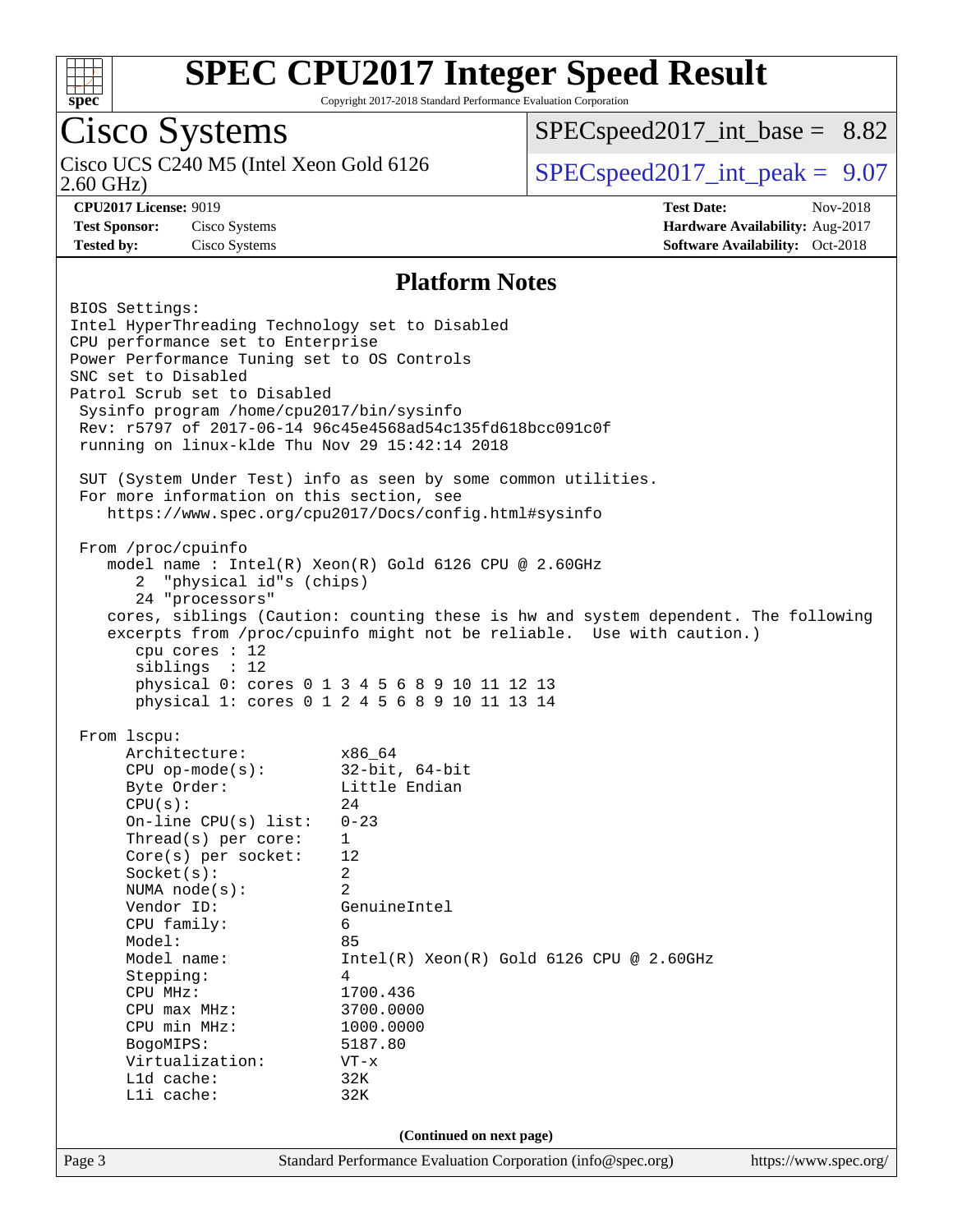

Copyright 2017-2018 Standard Performance Evaluation Corporation

Cisco Systems 2.60 GHz) Cisco UCS C240 M5 (Intel Xeon Gold 6126  $\vert$  [SPECspeed2017\\_int\\_peak =](http://www.spec.org/auto/cpu2017/Docs/result-fields.html#SPECspeed2017intpeak) 9.07  $SPECspeed2017\_int\_base = 8.82$ **[CPU2017 License:](http://www.spec.org/auto/cpu2017/Docs/result-fields.html#CPU2017License)** 9019 **[Test Date:](http://www.spec.org/auto/cpu2017/Docs/result-fields.html#TestDate)** Nov-2018 **[Test Sponsor:](http://www.spec.org/auto/cpu2017/Docs/result-fields.html#TestSponsor)** Cisco Systems **[Hardware Availability:](http://www.spec.org/auto/cpu2017/Docs/result-fields.html#HardwareAvailability)** Aug-2017 **[Tested by:](http://www.spec.org/auto/cpu2017/Docs/result-fields.html#Testedby)** Cisco Systems **[Software Availability:](http://www.spec.org/auto/cpu2017/Docs/result-fields.html#SoftwareAvailability)** Oct-2018 **[Platform Notes \(Continued\)](http://www.spec.org/auto/cpu2017/Docs/result-fields.html#PlatformNotes)** L2 cache: 1024K L3 cache: 19712K NUMA node0 CPU(s): 0-11 NUMA node1 CPU(s): 12-23 Flags: fpu vme de pse tsc msr pae mce cx8 apic sep mtrr pge mca cmov pat pse36 clflush dts acpi mmx fxsr sse sse2 ss ht tm pbe syscall nx pdpe1gb rdtscp lm constant\_tsc art arch\_perfmon pebs bts rep\_good nopl xtopology nonstop\_tsc aperfmperf eagerfpu pni pclmulqdq dtes64 monitor ds\_cpl vmx smx est tm2 ssse3 sdbg fma cx16 xtpr pdcm pcid dca sse4\_1 sse4\_2 x2apic movbe popcnt tsc\_deadline\_timer aes xsave avx f16c rdrand lahf\_lm abm 3dnowprefetch ida arat epb invpcid\_single pln pts dtherm hwp hwp\_act\_window hwp\_epp hwp\_pkg\_req intel\_pt rsb\_ctxsw spec\_ctrl stibp retpoline kaiser tpr\_shadow vnmi flexpriority ept vpid fsgsbase tsc\_adjust bmi1 hle avx2 smep bmi2 erms invpcid rtm cqm mpx avx512f avx512dq rdseed adx smap clflushopt clwb avx512cd avx512bw avx512vl xsaveopt xsavec xgetbv1 cqm\_llc cqm\_occup\_llc /proc/cpuinfo cache data cache size : 19712 KB From numactl --hardware WARNING: a numactl 'node' might or might not correspond to a physical chip. available: 2 nodes (0-1) node 0 cpus: 0 1 2 3 4 5 6 7 8 9 10 11 node 0 size: 385627 MB node 0 free: 385256 MB node 1 cpus: 12 13 14 15 16 17 18 19 20 21 22 23 node 1 size: 387054 MB node 1 free: 386571 MB node distances: node 0 1 0: 10 21 1: 21 10 From /proc/meminfo MemTotal: 791226524 kB HugePages\_Total: 0 Hugepagesize: 2048 kB From /etc/\*release\* /etc/\*version\* SuSE-release: SUSE Linux Enterprise Server 12 (x86\_64) VERSION = 12 PATCHLEVEL = 2 # This file is deprecated and will be removed in a future service pack or release. # Please check /etc/os-release for details about this release. os-release: NAME="SLES" VERSION="12-SP2" **(Continued on next page)**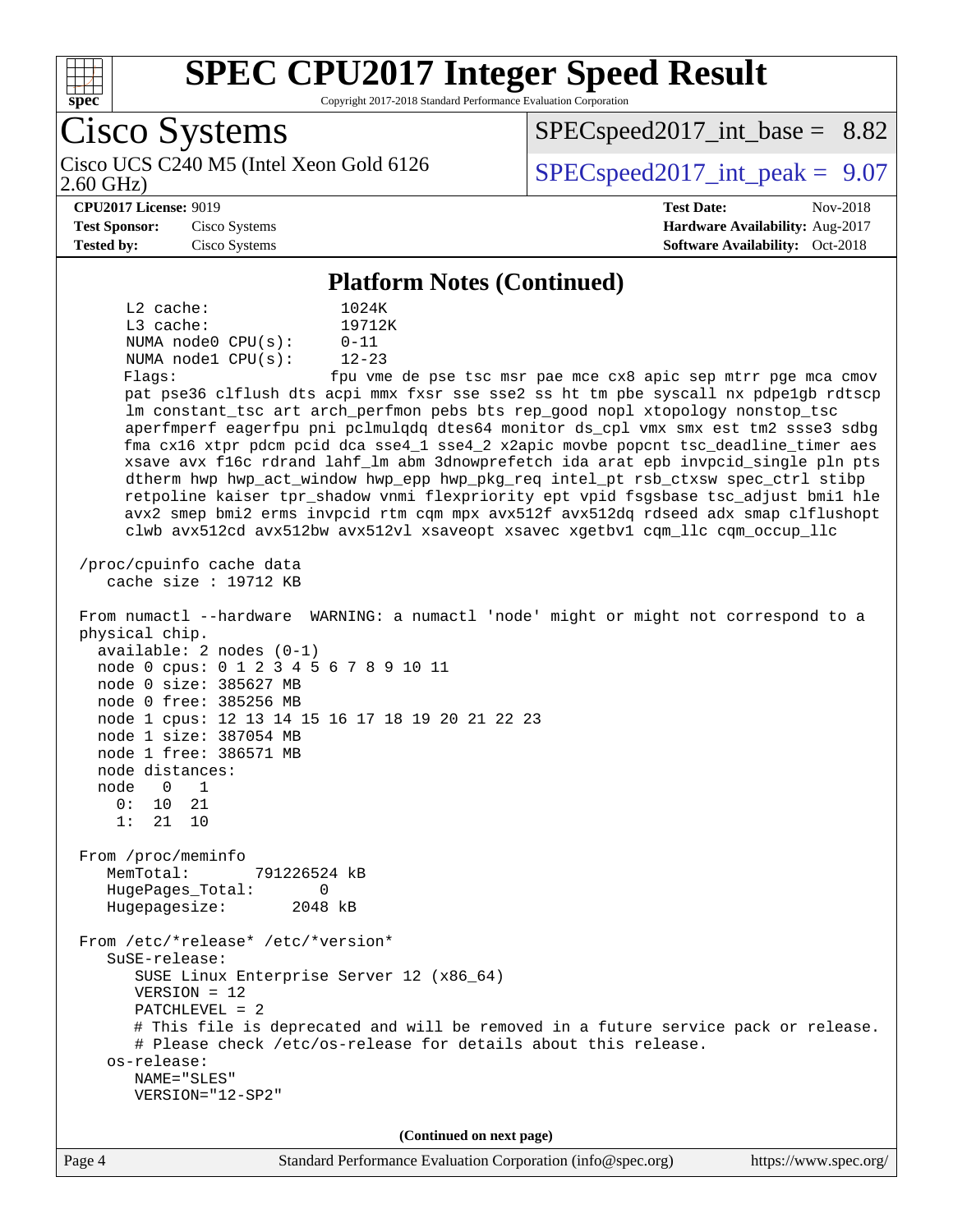

Copyright 2017-2018 Standard Performance Evaluation Corporation

### Cisco Systems

2.60 GHz) Cisco UCS C240 M5 (Intel Xeon Gold 6126  $\vert$  [SPECspeed2017\\_int\\_peak =](http://www.spec.org/auto/cpu2017/Docs/result-fields.html#SPECspeed2017intpeak) 9.07

 $SPECspeed2017\_int\_base = 8.82$ 

**[CPU2017 License:](http://www.spec.org/auto/cpu2017/Docs/result-fields.html#CPU2017License)** 9019 **[Test Date:](http://www.spec.org/auto/cpu2017/Docs/result-fields.html#TestDate)** Nov-2018 **[Test Sponsor:](http://www.spec.org/auto/cpu2017/Docs/result-fields.html#TestSponsor)** Cisco Systems **[Hardware Availability:](http://www.spec.org/auto/cpu2017/Docs/result-fields.html#HardwareAvailability)** Aug-2017 **[Tested by:](http://www.spec.org/auto/cpu2017/Docs/result-fields.html#Testedby)** Cisco Systems **[Software Availability:](http://www.spec.org/auto/cpu2017/Docs/result-fields.html#SoftwareAvailability)** Oct-2018

#### **[Platform Notes \(Continued\)](http://www.spec.org/auto/cpu2017/Docs/result-fields.html#PlatformNotes)**

 VERSION\_ID="12.2" PRETTY\_NAME="SUSE Linux Enterprise Server 12 SP2" ID="sles" ANSI\_COLOR="0;32" CPE\_NAME="cpe:/o:suse:sles:12:sp2"

uname -a:

 Linux linux-klde 4.4.120-92.70-default #1 SMP Wed Mar 14 15:59:43 UTC 2018 (52a83de) x86\_64 x86\_64 x86\_64 GNU/Linux

run-level 3 Nov 29 15:41

 SPEC is set to: /home/cpu2017 Filesystem Type Size Used Avail Use% Mounted on /dev/sda3 xfs 212G 114G 99G 54% /home

 Additional information from dmidecode follows. WARNING: Use caution when you interpret this section. The 'dmidecode' program reads system data which is "intended to allow hardware to be accurately determined", but the intent may not be met, as there are frequent changes to hardware, firmware, and the "DMTF SMBIOS" standard. BIOS Cisco Systems, Inc. C240M5.4.0.1.139.1003182220 10/03/2018 Memory: 24x 0xCE00 M393A4K40BB2-CTD 32 GB 2 rank 2666

(End of data from sysinfo program)

#### **[Compiler Version Notes](http://www.spec.org/auto/cpu2017/Docs/result-fields.html#CompilerVersionNotes)**

| 600.perlbench $s(base)$ 602.qcc $s(base)$ 605.mcf $s(base)$ 625.x264 $s(base)$ ,<br>CC.<br>$peak)$ 657.xz $s(base)$ |
|---------------------------------------------------------------------------------------------------------------------|
| icc (ICC) 19.0.1.144 20181018<br>Copyright (C) 1985-2018 Intel Corporation. All rights reserved.                    |
| 600.perlbench $s$ (peak) 602.gcc $s$ (peak) 605.mcf $s$ (peak) 657.xz $s$ (peak)<br>CC.                             |
| icc (ICC) 19.0.1.144 20181018<br>Copyright (C) 1985-2018 Intel Corporation. All rights reserved.                    |
| CXXC 620.omnetpp $s(base)$ 623.xalancbmk $s(base)$ 631.deepsjeng $s(base)$<br>$641.$ leela $s$ (base)               |
| (Continued on next page)                                                                                            |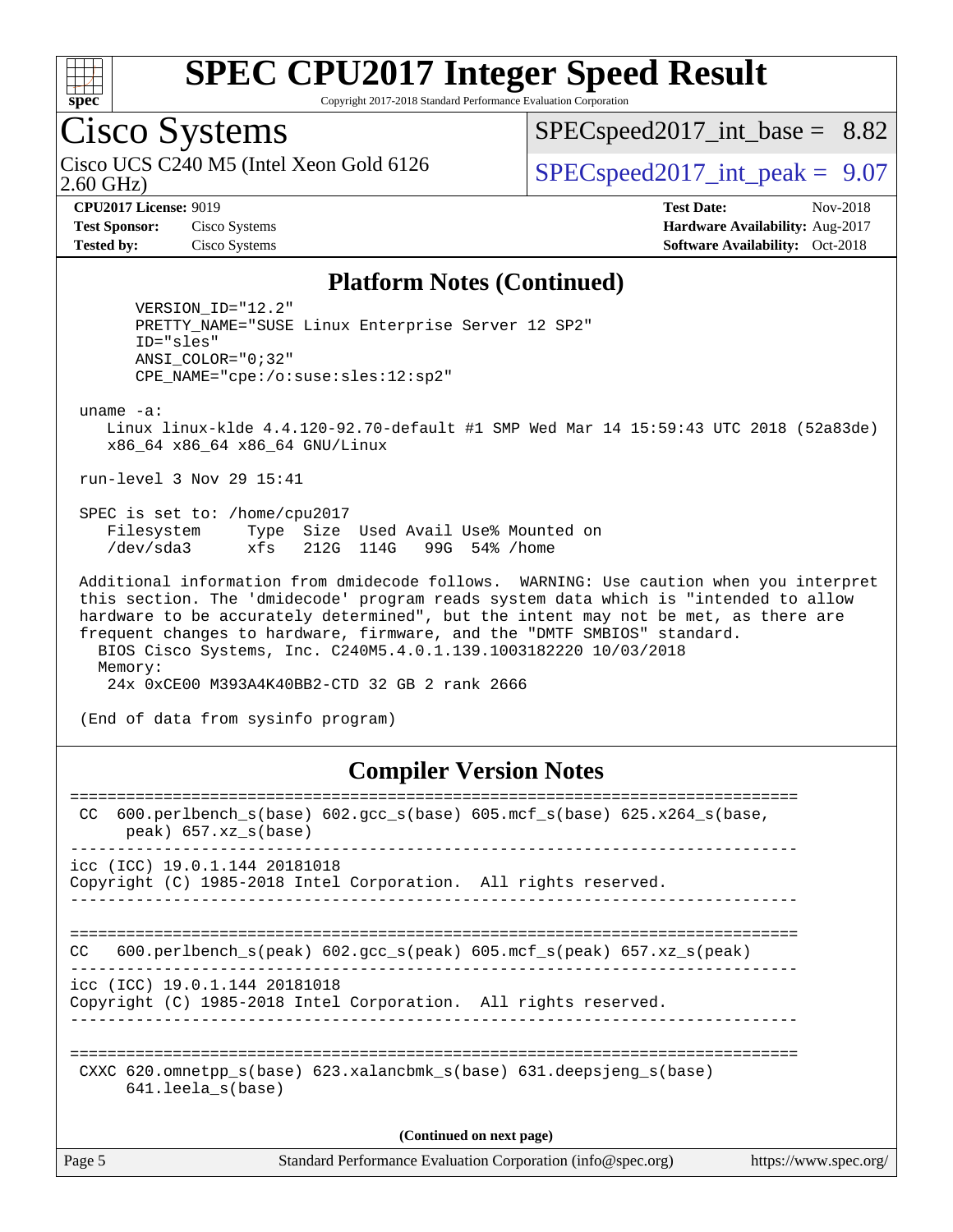

Copyright 2017-2018 Standard Performance Evaluation Corporation

### Cisco Systems

2.60 GHz) Cisco UCS C240 M5 (Intel Xeon Gold 6126  $\vert$  [SPECspeed2017\\_int\\_peak =](http://www.spec.org/auto/cpu2017/Docs/result-fields.html#SPECspeed2017intpeak) 9.07

 $SPECspeed2017\_int\_base = 8.82$ 

**[CPU2017 License:](http://www.spec.org/auto/cpu2017/Docs/result-fields.html#CPU2017License)** 9019 **[Test Date:](http://www.spec.org/auto/cpu2017/Docs/result-fields.html#TestDate)** Nov-2018 **[Test Sponsor:](http://www.spec.org/auto/cpu2017/Docs/result-fields.html#TestSponsor)** Cisco Systems **[Hardware Availability:](http://www.spec.org/auto/cpu2017/Docs/result-fields.html#HardwareAvailability)** Aug-2017 **[Tested by:](http://www.spec.org/auto/cpu2017/Docs/result-fields.html#Testedby)** Cisco Systems **[Software Availability:](http://www.spec.org/auto/cpu2017/Docs/result-fields.html#SoftwareAvailability)** Oct-2018

#### **[Compiler Version Notes \(Continued\)](http://www.spec.org/auto/cpu2017/Docs/result-fields.html#CompilerVersionNotes)**

----------------------------------------------------------------------------- icpc (ICC) 19.0.1.144 20181018 Copyright (C) 1985-2018 Intel Corporation. All rights reserved. ------------------------------------------------------------------------------ ============================================================================== CXXC 620.omnetpp  $s(\text{peak})$  623.xalancbmk  $s(\text{peak})$  631.deepsjeng  $s(\text{peak})$  641.leela\_s(peak) ----------------------------------------------------------------------------- icpc (ICC) 19.0.1.144 20181018 Copyright (C) 1985-2018 Intel Corporation. All rights reserved. ------------------------------------------------------------------------------ ============================================================================== FC 648.exchange2\_s(base, peak) ------------------------------------------------------------------------------

ifort (IFORT) 19.0.1.144 20181018

Copyright (C) 1985-2018 Intel Corporation. All rights reserved. ------------------------------------------------------------------------------

#### **[Base Compiler Invocation](http://www.spec.org/auto/cpu2017/Docs/result-fields.html#BaseCompilerInvocation)**

[C benchmarks](http://www.spec.org/auto/cpu2017/Docs/result-fields.html#Cbenchmarks): [icc -m64 -std=c11](http://www.spec.org/cpu2017/results/res2018q4/cpu2017-20181211-10248.flags.html#user_CCbase_intel_icc_64bit_c11_33ee0cdaae7deeeab2a9725423ba97205ce30f63b9926c2519791662299b76a0318f32ddfffdc46587804de3178b4f9328c46fa7c2b0cd779d7a61945c91cd35)

[C++ benchmarks:](http://www.spec.org/auto/cpu2017/Docs/result-fields.html#CXXbenchmarks) [icpc -m64](http://www.spec.org/cpu2017/results/res2018q4/cpu2017-20181211-10248.flags.html#user_CXXbase_intel_icpc_64bit_4ecb2543ae3f1412ef961e0650ca070fec7b7afdcd6ed48761b84423119d1bf6bdf5cad15b44d48e7256388bc77273b966e5eb805aefd121eb22e9299b2ec9d9)

[Fortran benchmarks](http://www.spec.org/auto/cpu2017/Docs/result-fields.html#Fortranbenchmarks): [ifort -m64](http://www.spec.org/cpu2017/results/res2018q4/cpu2017-20181211-10248.flags.html#user_FCbase_intel_ifort_64bit_24f2bb282fbaeffd6157abe4f878425411749daecae9a33200eee2bee2fe76f3b89351d69a8130dd5949958ce389cf37ff59a95e7a40d588e8d3a57e0c3fd751)

### **[Base Portability Flags](http://www.spec.org/auto/cpu2017/Docs/result-fields.html#BasePortabilityFlags)**

 600.perlbench\_s: [-DSPEC\\_LP64](http://www.spec.org/cpu2017/results/res2018q4/cpu2017-20181211-10248.flags.html#b600.perlbench_s_basePORTABILITY_DSPEC_LP64) [-DSPEC\\_LINUX\\_X64](http://www.spec.org/cpu2017/results/res2018q4/cpu2017-20181211-10248.flags.html#b600.perlbench_s_baseCPORTABILITY_DSPEC_LINUX_X64) 602.gcc\_s: [-DSPEC\\_LP64](http://www.spec.org/cpu2017/results/res2018q4/cpu2017-20181211-10248.flags.html#suite_basePORTABILITY602_gcc_s_DSPEC_LP64) 605.mcf\_s: [-DSPEC\\_LP64](http://www.spec.org/cpu2017/results/res2018q4/cpu2017-20181211-10248.flags.html#suite_basePORTABILITY605_mcf_s_DSPEC_LP64) 620.omnetpp\_s: [-DSPEC\\_LP64](http://www.spec.org/cpu2017/results/res2018q4/cpu2017-20181211-10248.flags.html#suite_basePORTABILITY620_omnetpp_s_DSPEC_LP64) 623.xalancbmk\_s: [-DSPEC\\_LP64](http://www.spec.org/cpu2017/results/res2018q4/cpu2017-20181211-10248.flags.html#suite_basePORTABILITY623_xalancbmk_s_DSPEC_LP64) [-DSPEC\\_LINUX](http://www.spec.org/cpu2017/results/res2018q4/cpu2017-20181211-10248.flags.html#b623.xalancbmk_s_baseCXXPORTABILITY_DSPEC_LINUX) 625.x264\_s: [-DSPEC\\_LP64](http://www.spec.org/cpu2017/results/res2018q4/cpu2017-20181211-10248.flags.html#suite_basePORTABILITY625_x264_s_DSPEC_LP64) 631.deepsjeng\_s: [-DSPEC\\_LP64](http://www.spec.org/cpu2017/results/res2018q4/cpu2017-20181211-10248.flags.html#suite_basePORTABILITY631_deepsjeng_s_DSPEC_LP64) 641.leela\_s: [-DSPEC\\_LP64](http://www.spec.org/cpu2017/results/res2018q4/cpu2017-20181211-10248.flags.html#suite_basePORTABILITY641_leela_s_DSPEC_LP64) 648.exchange2\_s: [-DSPEC\\_LP64](http://www.spec.org/cpu2017/results/res2018q4/cpu2017-20181211-10248.flags.html#suite_basePORTABILITY648_exchange2_s_DSPEC_LP64) 657.xz\_s: [-DSPEC\\_LP64](http://www.spec.org/cpu2017/results/res2018q4/cpu2017-20181211-10248.flags.html#suite_basePORTABILITY657_xz_s_DSPEC_LP64)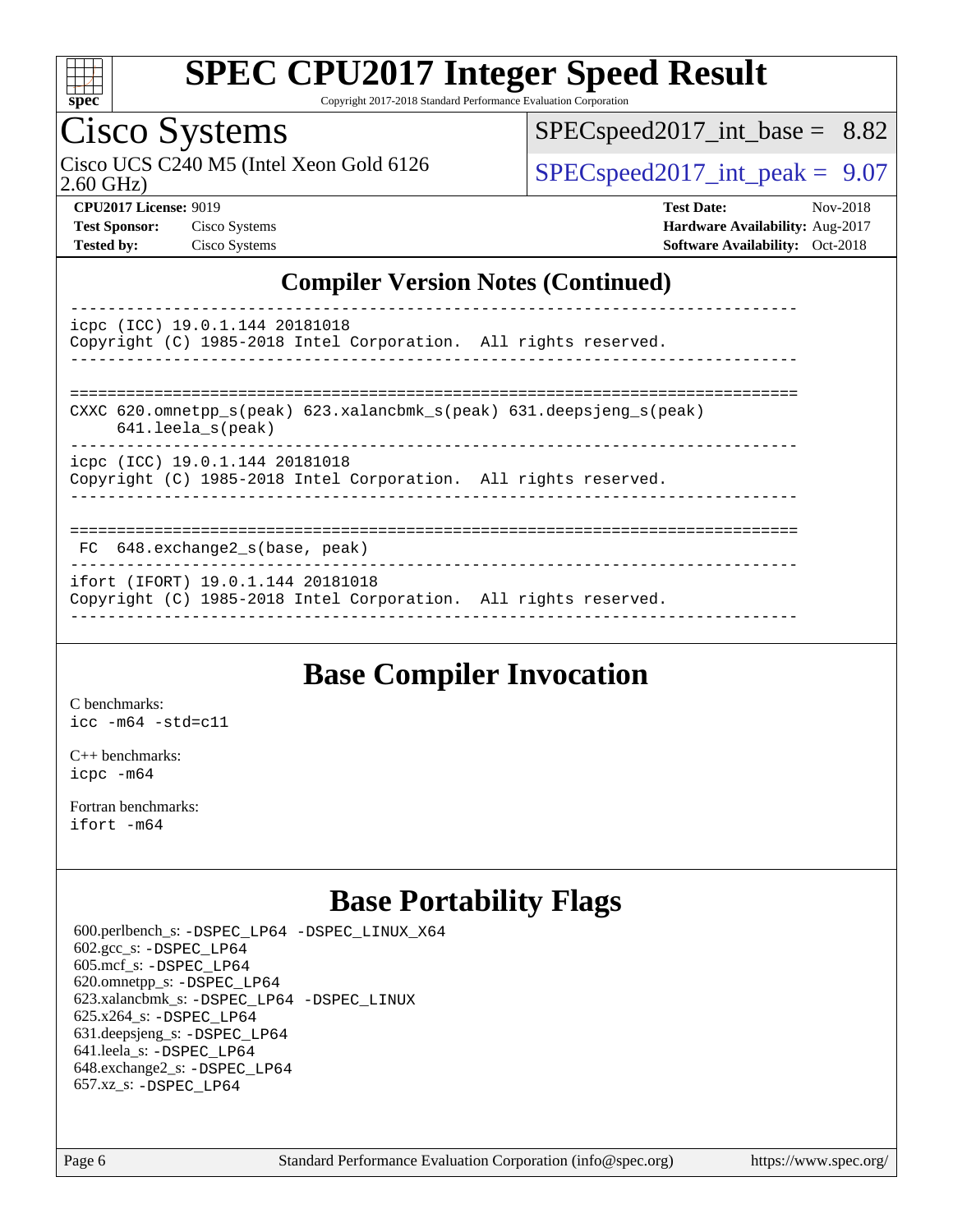

Copyright 2017-2018 Standard Performance Evaluation Corporation

### Cisco Systems

2.60 GHz) Cisco UCS C240 M5 (Intel Xeon Gold 6126  $\vert$  [SPECspeed2017\\_int\\_peak =](http://www.spec.org/auto/cpu2017/Docs/result-fields.html#SPECspeed2017intpeak) 9.07

 $SPECspeed2017\_int\_base = 8.82$ 

**[CPU2017 License:](http://www.spec.org/auto/cpu2017/Docs/result-fields.html#CPU2017License)** 9019 **[Test Date:](http://www.spec.org/auto/cpu2017/Docs/result-fields.html#TestDate)** Nov-2018 **[Test Sponsor:](http://www.spec.org/auto/cpu2017/Docs/result-fields.html#TestSponsor)** Cisco Systems **[Hardware Availability:](http://www.spec.org/auto/cpu2017/Docs/result-fields.html#HardwareAvailability)** Aug-2017 **[Tested by:](http://www.spec.org/auto/cpu2017/Docs/result-fields.html#Testedby)** Cisco Systems **[Software Availability:](http://www.spec.org/auto/cpu2017/Docs/result-fields.html#SoftwareAvailability)** Oct-2018

### **[Base Optimization Flags](http://www.spec.org/auto/cpu2017/Docs/result-fields.html#BaseOptimizationFlags)**

#### [C benchmarks:](http://www.spec.org/auto/cpu2017/Docs/result-fields.html#Cbenchmarks)

[-Wl,-z,muldefs](http://www.spec.org/cpu2017/results/res2018q4/cpu2017-20181211-10248.flags.html#user_CCbase_link_force_multiple1_b4cbdb97b34bdee9ceefcfe54f4c8ea74255f0b02a4b23e853cdb0e18eb4525ac79b5a88067c842dd0ee6996c24547a27a4b99331201badda8798ef8a743f577) [-xCORE-AVX512](http://www.spec.org/cpu2017/results/res2018q4/cpu2017-20181211-10248.flags.html#user_CCbase_f-xCORE-AVX512) [-ipo](http://www.spec.org/cpu2017/results/res2018q4/cpu2017-20181211-10248.flags.html#user_CCbase_f-ipo) [-O3](http://www.spec.org/cpu2017/results/res2018q4/cpu2017-20181211-10248.flags.html#user_CCbase_f-O3) [-no-prec-div](http://www.spec.org/cpu2017/results/res2018q4/cpu2017-20181211-10248.flags.html#user_CCbase_f-no-prec-div) [-qopt-mem-layout-trans=3](http://www.spec.org/cpu2017/results/res2018q4/cpu2017-20181211-10248.flags.html#user_CCbase_f-qopt-mem-layout-trans_de80db37974c74b1f0e20d883f0b675c88c3b01e9d123adea9b28688d64333345fb62bc4a798493513fdb68f60282f9a726aa07f478b2f7113531aecce732043) [-qopenmp](http://www.spec.org/cpu2017/results/res2018q4/cpu2017-20181211-10248.flags.html#user_CCbase_qopenmp_16be0c44f24f464004c6784a7acb94aca937f053568ce72f94b139a11c7c168634a55f6653758ddd83bcf7b8463e8028bb0b48b77bcddc6b78d5d95bb1df2967) [-DSPEC\\_OPENMP](http://www.spec.org/cpu2017/results/res2018q4/cpu2017-20181211-10248.flags.html#suite_CCbase_DSPEC_OPENMP) [-L/home/cpu2017/je5.0.1-64/](http://www.spec.org/cpu2017/results/res2018q4/cpu2017-20181211-10248.flags.html#user_CCbase_jemalloc_link_path64_8e927a5f1bdac0405e66c637541874330e08086b5e62a1d024bcf3497e3c64fd173c8afb7d1730d51f6da781ef4c439bdab468bb8364cf71435e0c609fac500c) [-ljemalloc](http://www.spec.org/cpu2017/results/res2018q4/cpu2017-20181211-10248.flags.html#user_CCbase_jemalloc_link_lib_d1249b907c500fa1c0672f44f562e3d0f79738ae9e3c4a9c376d49f265a04b9c99b167ecedbf6711b3085be911c67ff61f150a17b3472be731631ba4d0471706)

[C++ benchmarks:](http://www.spec.org/auto/cpu2017/Docs/result-fields.html#CXXbenchmarks)

[-Wl,-z,muldefs](http://www.spec.org/cpu2017/results/res2018q4/cpu2017-20181211-10248.flags.html#user_CXXbase_link_force_multiple1_b4cbdb97b34bdee9ceefcfe54f4c8ea74255f0b02a4b23e853cdb0e18eb4525ac79b5a88067c842dd0ee6996c24547a27a4b99331201badda8798ef8a743f577) [-xCORE-AVX512](http://www.spec.org/cpu2017/results/res2018q4/cpu2017-20181211-10248.flags.html#user_CXXbase_f-xCORE-AVX512) [-ipo](http://www.spec.org/cpu2017/results/res2018q4/cpu2017-20181211-10248.flags.html#user_CXXbase_f-ipo) [-O3](http://www.spec.org/cpu2017/results/res2018q4/cpu2017-20181211-10248.flags.html#user_CXXbase_f-O3) [-no-prec-div](http://www.spec.org/cpu2017/results/res2018q4/cpu2017-20181211-10248.flags.html#user_CXXbase_f-no-prec-div) [-qopt-mem-layout-trans=3](http://www.spec.org/cpu2017/results/res2018q4/cpu2017-20181211-10248.flags.html#user_CXXbase_f-qopt-mem-layout-trans_de80db37974c74b1f0e20d883f0b675c88c3b01e9d123adea9b28688d64333345fb62bc4a798493513fdb68f60282f9a726aa07f478b2f7113531aecce732043) [-L/home/cpu2017/je5.0.1-64/](http://www.spec.org/cpu2017/results/res2018q4/cpu2017-20181211-10248.flags.html#user_CXXbase_jemalloc_link_path64_8e927a5f1bdac0405e66c637541874330e08086b5e62a1d024bcf3497e3c64fd173c8afb7d1730d51f6da781ef4c439bdab468bb8364cf71435e0c609fac500c) [-ljemalloc](http://www.spec.org/cpu2017/results/res2018q4/cpu2017-20181211-10248.flags.html#user_CXXbase_jemalloc_link_lib_d1249b907c500fa1c0672f44f562e3d0f79738ae9e3c4a9c376d49f265a04b9c99b167ecedbf6711b3085be911c67ff61f150a17b3472be731631ba4d0471706)

#### [Fortran benchmarks](http://www.spec.org/auto/cpu2017/Docs/result-fields.html#Fortranbenchmarks):

[-Wl,-z,muldefs](http://www.spec.org/cpu2017/results/res2018q4/cpu2017-20181211-10248.flags.html#user_FCbase_link_force_multiple1_b4cbdb97b34bdee9ceefcfe54f4c8ea74255f0b02a4b23e853cdb0e18eb4525ac79b5a88067c842dd0ee6996c24547a27a4b99331201badda8798ef8a743f577) [-xCORE-AVX512](http://www.spec.org/cpu2017/results/res2018q4/cpu2017-20181211-10248.flags.html#user_FCbase_f-xCORE-AVX512) [-ipo](http://www.spec.org/cpu2017/results/res2018q4/cpu2017-20181211-10248.flags.html#user_FCbase_f-ipo) [-O3](http://www.spec.org/cpu2017/results/res2018q4/cpu2017-20181211-10248.flags.html#user_FCbase_f-O3) [-no-prec-div](http://www.spec.org/cpu2017/results/res2018q4/cpu2017-20181211-10248.flags.html#user_FCbase_f-no-prec-div) [-qopt-mem-layout-trans=3](http://www.spec.org/cpu2017/results/res2018q4/cpu2017-20181211-10248.flags.html#user_FCbase_f-qopt-mem-layout-trans_de80db37974c74b1f0e20d883f0b675c88c3b01e9d123adea9b28688d64333345fb62bc4a798493513fdb68f60282f9a726aa07f478b2f7113531aecce732043) [-nostandard-realloc-lhs](http://www.spec.org/cpu2017/results/res2018q4/cpu2017-20181211-10248.flags.html#user_FCbase_f_2003_std_realloc_82b4557e90729c0f113870c07e44d33d6f5a304b4f63d4c15d2d0f1fab99f5daaed73bdb9275d9ae411527f28b936061aa8b9c8f2d63842963b95c9dd6426b8a) [-align array32byte](http://www.spec.org/cpu2017/results/res2018q4/cpu2017-20181211-10248.flags.html#user_FCbase_align_array32byte_b982fe038af199962ba9a80c053b8342c548c85b40b8e86eb3cc33dee0d7986a4af373ac2d51c3f7cf710a18d62fdce2948f201cd044323541f22fc0fffc51b6) [-L/home/cpu2017/je5.0.1-64/](http://www.spec.org/cpu2017/results/res2018q4/cpu2017-20181211-10248.flags.html#user_FCbase_jemalloc_link_path64_8e927a5f1bdac0405e66c637541874330e08086b5e62a1d024bcf3497e3c64fd173c8afb7d1730d51f6da781ef4c439bdab468bb8364cf71435e0c609fac500c) [-ljemalloc](http://www.spec.org/cpu2017/results/res2018q4/cpu2017-20181211-10248.flags.html#user_FCbase_jemalloc_link_lib_d1249b907c500fa1c0672f44f562e3d0f79738ae9e3c4a9c376d49f265a04b9c99b167ecedbf6711b3085be911c67ff61f150a17b3472be731631ba4d0471706)

#### **[Peak Compiler Invocation](http://www.spec.org/auto/cpu2017/Docs/result-fields.html#PeakCompilerInvocation)**

[C benchmarks](http://www.spec.org/auto/cpu2017/Docs/result-fields.html#Cbenchmarks): [icc -m64 -std=c11](http://www.spec.org/cpu2017/results/res2018q4/cpu2017-20181211-10248.flags.html#user_CCpeak_intel_icc_64bit_c11_33ee0cdaae7deeeab2a9725423ba97205ce30f63b9926c2519791662299b76a0318f32ddfffdc46587804de3178b4f9328c46fa7c2b0cd779d7a61945c91cd35)

[C++ benchmarks \(except as noted below\):](http://www.spec.org/auto/cpu2017/Docs/result-fields.html#CXXbenchmarksexceptasnotedbelow) [icpc -m64](http://www.spec.org/cpu2017/results/res2018q4/cpu2017-20181211-10248.flags.html#user_CXXpeak_intel_icpc_64bit_4ecb2543ae3f1412ef961e0650ca070fec7b7afdcd6ed48761b84423119d1bf6bdf5cad15b44d48e7256388bc77273b966e5eb805aefd121eb22e9299b2ec9d9)

623.xalancbmk\_s: [icpc -m32 -L/opt/intel/lib/ia32](http://www.spec.org/cpu2017/results/res2018q4/cpu2017-20181211-10248.flags.html#user_peakCXXLD623_xalancbmk_s_intel_icpc_44eae83c1f565e7e266431f067370024ba26559400a3332485578bf716e23841c734f948145e944e2f4b6f3ce32c2c966ea92b66ca79c6f94f301242c0f554cf)

[Fortran benchmarks](http://www.spec.org/auto/cpu2017/Docs/result-fields.html#Fortranbenchmarks): [ifort -m64](http://www.spec.org/cpu2017/results/res2018q4/cpu2017-20181211-10248.flags.html#user_FCpeak_intel_ifort_64bit_24f2bb282fbaeffd6157abe4f878425411749daecae9a33200eee2bee2fe76f3b89351d69a8130dd5949958ce389cf37ff59a95e7a40d588e8d3a57e0c3fd751)

### **[Peak Portability Flags](http://www.spec.org/auto/cpu2017/Docs/result-fields.html#PeakPortabilityFlags)**

 600.perlbench\_s: [-DSPEC\\_LP64](http://www.spec.org/cpu2017/results/res2018q4/cpu2017-20181211-10248.flags.html#b600.perlbench_s_peakPORTABILITY_DSPEC_LP64) [-DSPEC\\_LINUX\\_X64](http://www.spec.org/cpu2017/results/res2018q4/cpu2017-20181211-10248.flags.html#b600.perlbench_s_peakCPORTABILITY_DSPEC_LINUX_X64) 602.gcc\_s: [-DSPEC\\_LP64](http://www.spec.org/cpu2017/results/res2018q4/cpu2017-20181211-10248.flags.html#suite_peakPORTABILITY602_gcc_s_DSPEC_LP64) 605.mcf\_s: [-DSPEC\\_LP64](http://www.spec.org/cpu2017/results/res2018q4/cpu2017-20181211-10248.flags.html#suite_peakPORTABILITY605_mcf_s_DSPEC_LP64) 620.omnetpp\_s: [-DSPEC\\_LP64](http://www.spec.org/cpu2017/results/res2018q4/cpu2017-20181211-10248.flags.html#suite_peakPORTABILITY620_omnetpp_s_DSPEC_LP64) 623.xalancbmk\_s: [-D\\_FILE\\_OFFSET\\_BITS=64](http://www.spec.org/cpu2017/results/res2018q4/cpu2017-20181211-10248.flags.html#user_peakPORTABILITY623_xalancbmk_s_file_offset_bits_64_5ae949a99b284ddf4e95728d47cb0843d81b2eb0e18bdfe74bbf0f61d0b064f4bda2f10ea5eb90e1dcab0e84dbc592acfc5018bc955c18609f94ddb8d550002c) [-DSPEC\\_LINUX](http://www.spec.org/cpu2017/results/res2018q4/cpu2017-20181211-10248.flags.html#b623.xalancbmk_s_peakCXXPORTABILITY_DSPEC_LINUX) 625.x264\_s: [-DSPEC\\_LP64](http://www.spec.org/cpu2017/results/res2018q4/cpu2017-20181211-10248.flags.html#suite_peakPORTABILITY625_x264_s_DSPEC_LP64) 631.deepsjeng\_s: [-DSPEC\\_LP64](http://www.spec.org/cpu2017/results/res2018q4/cpu2017-20181211-10248.flags.html#suite_peakPORTABILITY631_deepsjeng_s_DSPEC_LP64) 641.leela\_s: [-DSPEC\\_LP64](http://www.spec.org/cpu2017/results/res2018q4/cpu2017-20181211-10248.flags.html#suite_peakPORTABILITY641_leela_s_DSPEC_LP64) 648.exchange2\_s: [-DSPEC\\_LP64](http://www.spec.org/cpu2017/results/res2018q4/cpu2017-20181211-10248.flags.html#suite_peakPORTABILITY648_exchange2_s_DSPEC_LP64) 657.xz\_s: [-DSPEC\\_LP64](http://www.spec.org/cpu2017/results/res2018q4/cpu2017-20181211-10248.flags.html#suite_peakPORTABILITY657_xz_s_DSPEC_LP64)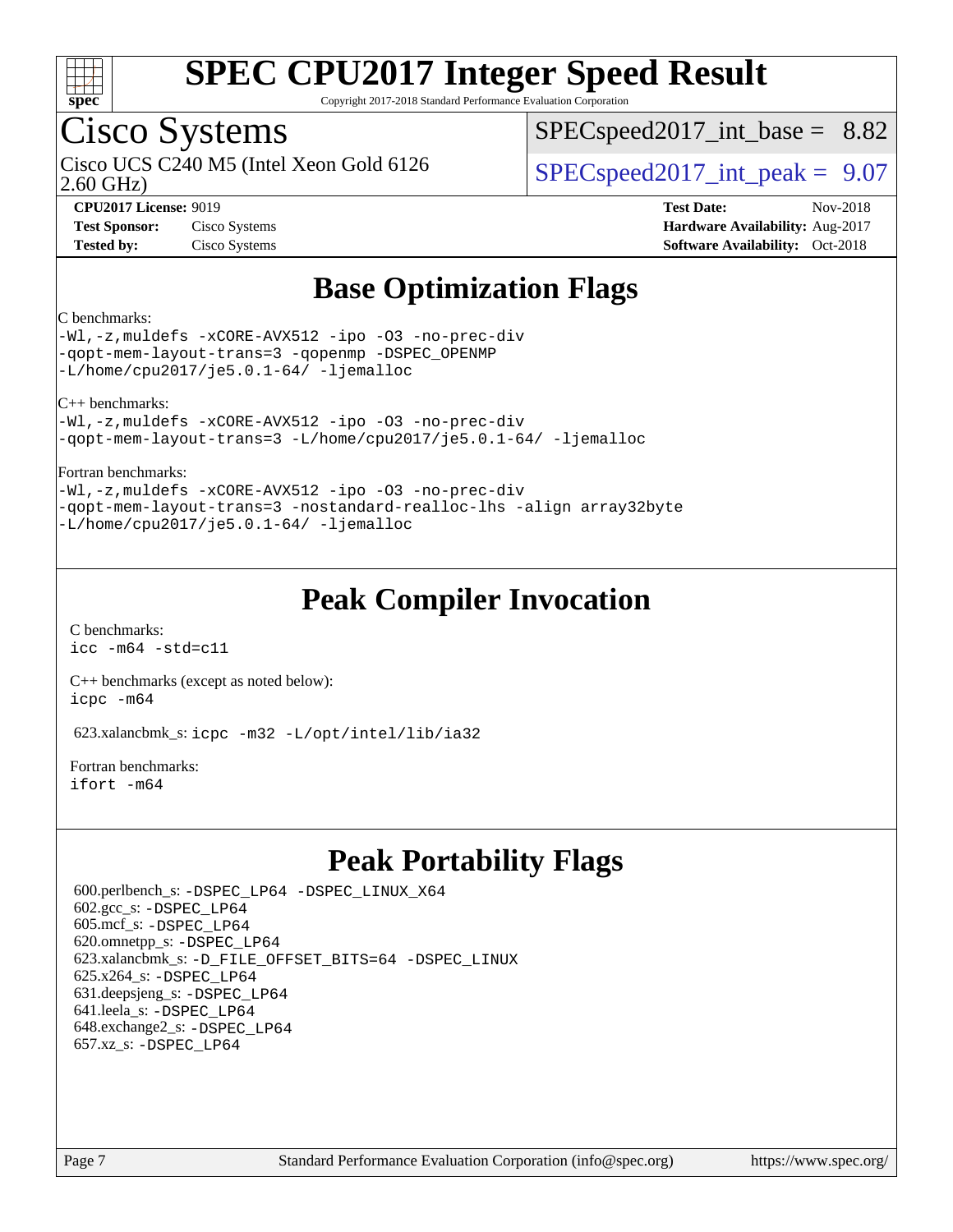

Copyright 2017-2018 Standard Performance Evaluation Corporation

## Cisco Systems

2.60 GHz) Cisco UCS C240 M5 (Intel Xeon Gold 6126  $\vert$  [SPECspeed2017\\_int\\_peak =](http://www.spec.org/auto/cpu2017/Docs/result-fields.html#SPECspeed2017intpeak) 9.07

 $SPECspeed2017\_int\_base = 8.82$ 

**[Tested by:](http://www.spec.org/auto/cpu2017/Docs/result-fields.html#Testedby)** Cisco Systems **[Software Availability:](http://www.spec.org/auto/cpu2017/Docs/result-fields.html#SoftwareAvailability)** Oct-2018

**[CPU2017 License:](http://www.spec.org/auto/cpu2017/Docs/result-fields.html#CPU2017License)** 9019 **[Test Date:](http://www.spec.org/auto/cpu2017/Docs/result-fields.html#TestDate)** Nov-2018 **[Test Sponsor:](http://www.spec.org/auto/cpu2017/Docs/result-fields.html#TestSponsor)** Cisco Systems **[Hardware Availability:](http://www.spec.org/auto/cpu2017/Docs/result-fields.html#HardwareAvailability)** Aug-2017

### **[Peak Optimization Flags](http://www.spec.org/auto/cpu2017/Docs/result-fields.html#PeakOptimizationFlags)**

[C benchmarks](http://www.spec.org/auto/cpu2017/Docs/result-fields.html#Cbenchmarks):

 600.perlbench\_s: [-Wl,-z,muldefs](http://www.spec.org/cpu2017/results/res2018q4/cpu2017-20181211-10248.flags.html#user_peakEXTRA_LDFLAGS600_perlbench_s_link_force_multiple1_b4cbdb97b34bdee9ceefcfe54f4c8ea74255f0b02a4b23e853cdb0e18eb4525ac79b5a88067c842dd0ee6996c24547a27a4b99331201badda8798ef8a743f577) [-prof-gen](http://www.spec.org/cpu2017/results/res2018q4/cpu2017-20181211-10248.flags.html#user_peakPASS1_CFLAGSPASS1_LDFLAGS600_perlbench_s_prof_gen_5aa4926d6013ddb2a31985c654b3eb18169fc0c6952a63635c234f711e6e63dd76e94ad52365559451ec499a2cdb89e4dc58ba4c67ef54ca681ffbe1461d6b36)(pass 1) [-prof-use](http://www.spec.org/cpu2017/results/res2018q4/cpu2017-20181211-10248.flags.html#user_peakPASS2_CFLAGSPASS2_LDFLAGS600_perlbench_s_prof_use_1a21ceae95f36a2b53c25747139a6c16ca95bd9def2a207b4f0849963b97e94f5260e30a0c64f4bb623698870e679ca08317ef8150905d41bd88c6f78df73f19)(pass 2) [-O2](http://www.spec.org/cpu2017/results/res2018q4/cpu2017-20181211-10248.flags.html#user_peakPASS1_COPTIMIZE600_perlbench_s_f-O2) [-xCORE-AVX512](http://www.spec.org/cpu2017/results/res2018q4/cpu2017-20181211-10248.flags.html#user_peakPASS2_COPTIMIZE600_perlbench_s_f-xCORE-AVX512) [-qopt-mem-layout-trans=3](http://www.spec.org/cpu2017/results/res2018q4/cpu2017-20181211-10248.flags.html#user_peakPASS1_COPTIMIZEPASS2_COPTIMIZE600_perlbench_s_f-qopt-mem-layout-trans_de80db37974c74b1f0e20d883f0b675c88c3b01e9d123adea9b28688d64333345fb62bc4a798493513fdb68f60282f9a726aa07f478b2f7113531aecce732043) [-ipo](http://www.spec.org/cpu2017/results/res2018q4/cpu2017-20181211-10248.flags.html#user_peakPASS2_COPTIMIZE600_perlbench_s_f-ipo) [-O3](http://www.spec.org/cpu2017/results/res2018q4/cpu2017-20181211-10248.flags.html#user_peakPASS2_COPTIMIZE600_perlbench_s_f-O3) [-no-prec-div](http://www.spec.org/cpu2017/results/res2018q4/cpu2017-20181211-10248.flags.html#user_peakPASS2_COPTIMIZE600_perlbench_s_f-no-prec-div) [-DSPEC\\_SUPPRESS\\_OPENMP](http://www.spec.org/cpu2017/results/res2018q4/cpu2017-20181211-10248.flags.html#suite_peakPASS1_COPTIMIZE600_perlbench_s_DSPEC_SUPPRESS_OPENMP) [-qopenmp](http://www.spec.org/cpu2017/results/res2018q4/cpu2017-20181211-10248.flags.html#user_peakPASS2_COPTIMIZE600_perlbench_s_qopenmp_16be0c44f24f464004c6784a7acb94aca937f053568ce72f94b139a11c7c168634a55f6653758ddd83bcf7b8463e8028bb0b48b77bcddc6b78d5d95bb1df2967) -DSPEC OPENMP [-fno-strict-overflow](http://www.spec.org/cpu2017/results/res2018q4/cpu2017-20181211-10248.flags.html#user_peakEXTRA_OPTIMIZE600_perlbench_s_f-fno-strict-overflow)  $-L/home/cpu2017/$ je5.0.1-64/ [-ljemalloc](http://www.spec.org/cpu2017/results/res2018q4/cpu2017-20181211-10248.flags.html#user_peakEXTRA_LIBS600_perlbench_s_jemalloc_link_lib_d1249b907c500fa1c0672f44f562e3d0f79738ae9e3c4a9c376d49f265a04b9c99b167ecedbf6711b3085be911c67ff61f150a17b3472be731631ba4d0471706)  $602.\text{sec}\text{s}: -W1, -z$ , muldefs  $-\text{prof}-\text{gen}(pass 1) -\text{prof}-\text{use}(pass 2) -02$ [-xCORE-AVX512](http://www.spec.org/cpu2017/results/res2018q4/cpu2017-20181211-10248.flags.html#user_peakPASS2_COPTIMIZE602_gcc_s_f-xCORE-AVX512) [-qopt-mem-layout-trans=3](http://www.spec.org/cpu2017/results/res2018q4/cpu2017-20181211-10248.flags.html#user_peakPASS1_COPTIMIZEPASS2_COPTIMIZE602_gcc_s_f-qopt-mem-layout-trans_de80db37974c74b1f0e20d883f0b675c88c3b01e9d123adea9b28688d64333345fb62bc4a798493513fdb68f60282f9a726aa07f478b2f7113531aecce732043) [-ipo](http://www.spec.org/cpu2017/results/res2018q4/cpu2017-20181211-10248.flags.html#user_peakPASS2_COPTIMIZE602_gcc_s_f-ipo) [-O3](http://www.spec.org/cpu2017/results/res2018q4/cpu2017-20181211-10248.flags.html#user_peakPASS2_COPTIMIZE602_gcc_s_f-O3) [-no-prec-div](http://www.spec.org/cpu2017/results/res2018q4/cpu2017-20181211-10248.flags.html#user_peakPASS2_COPTIMIZE602_gcc_s_f-no-prec-div) [-DSPEC\\_SUPPRESS\\_OPENMP](http://www.spec.org/cpu2017/results/res2018q4/cpu2017-20181211-10248.flags.html#suite_peakPASS1_COPTIMIZE602_gcc_s_DSPEC_SUPPRESS_OPENMP) [-qopenmp](http://www.spec.org/cpu2017/results/res2018q4/cpu2017-20181211-10248.flags.html#user_peakPASS2_COPTIMIZE602_gcc_s_qopenmp_16be0c44f24f464004c6784a7acb94aca937f053568ce72f94b139a11c7c168634a55f6653758ddd83bcf7b8463e8028bb0b48b77bcddc6b78d5d95bb1df2967) [-DSPEC\\_OPENMP](http://www.spec.org/cpu2017/results/res2018q4/cpu2017-20181211-10248.flags.html#suite_peakPASS2_COPTIMIZE602_gcc_s_DSPEC_OPENMP) [-L/home/cpu2017/je5.0.1-64/](http://www.spec.org/cpu2017/results/res2018q4/cpu2017-20181211-10248.flags.html#user_peakEXTRA_LIBS602_gcc_s_jemalloc_link_path64_8e927a5f1bdac0405e66c637541874330e08086b5e62a1d024bcf3497e3c64fd173c8afb7d1730d51f6da781ef4c439bdab468bb8364cf71435e0c609fac500c) [-ljemalloc](http://www.spec.org/cpu2017/results/res2018q4/cpu2017-20181211-10248.flags.html#user_peakEXTRA_LIBS602_gcc_s_jemalloc_link_lib_d1249b907c500fa1c0672f44f562e3d0f79738ae9e3c4a9c376d49f265a04b9c99b167ecedbf6711b3085be911c67ff61f150a17b3472be731631ba4d0471706) 605.mcf\_s: [-Wl,-z,muldefs](http://www.spec.org/cpu2017/results/res2018q4/cpu2017-20181211-10248.flags.html#user_peakEXTRA_LDFLAGS605_mcf_s_link_force_multiple1_b4cbdb97b34bdee9ceefcfe54f4c8ea74255f0b02a4b23e853cdb0e18eb4525ac79b5a88067c842dd0ee6996c24547a27a4b99331201badda8798ef8a743f577) [-prof-gen](http://www.spec.org/cpu2017/results/res2018q4/cpu2017-20181211-10248.flags.html#user_peakPASS1_CFLAGSPASS1_LDFLAGS605_mcf_s_prof_gen_5aa4926d6013ddb2a31985c654b3eb18169fc0c6952a63635c234f711e6e63dd76e94ad52365559451ec499a2cdb89e4dc58ba4c67ef54ca681ffbe1461d6b36)(pass 1) [-prof-use](http://www.spec.org/cpu2017/results/res2018q4/cpu2017-20181211-10248.flags.html#user_peakPASS2_CFLAGSPASS2_LDFLAGS605_mcf_s_prof_use_1a21ceae95f36a2b53c25747139a6c16ca95bd9def2a207b4f0849963b97e94f5260e30a0c64f4bb623698870e679ca08317ef8150905d41bd88c6f78df73f19)(pass 2) [-ipo](http://www.spec.org/cpu2017/results/res2018q4/cpu2017-20181211-10248.flags.html#user_peakPASS1_COPTIMIZEPASS2_COPTIMIZE605_mcf_s_f-ipo) [-xCORE-AVX512](http://www.spec.org/cpu2017/results/res2018q4/cpu2017-20181211-10248.flags.html#user_peakPASS2_COPTIMIZE605_mcf_s_f-xCORE-AVX512) [-O3](http://www.spec.org/cpu2017/results/res2018q4/cpu2017-20181211-10248.flags.html#user_peakPASS1_COPTIMIZEPASS2_COPTIMIZE605_mcf_s_f-O3) [-no-prec-div](http://www.spec.org/cpu2017/results/res2018q4/cpu2017-20181211-10248.flags.html#user_peakPASS1_COPTIMIZEPASS2_COPTIMIZE605_mcf_s_f-no-prec-div) [-qopt-mem-layout-trans=3](http://www.spec.org/cpu2017/results/res2018q4/cpu2017-20181211-10248.flags.html#user_peakPASS1_COPTIMIZEPASS2_COPTIMIZE605_mcf_s_f-qopt-mem-layout-trans_de80db37974c74b1f0e20d883f0b675c88c3b01e9d123adea9b28688d64333345fb62bc4a798493513fdb68f60282f9a726aa07f478b2f7113531aecce732043) [-DSPEC\\_SUPPRESS\\_OPENMP](http://www.spec.org/cpu2017/results/res2018q4/cpu2017-20181211-10248.flags.html#suite_peakPASS1_COPTIMIZE605_mcf_s_DSPEC_SUPPRESS_OPENMP) [-qopenmp](http://www.spec.org/cpu2017/results/res2018q4/cpu2017-20181211-10248.flags.html#user_peakPASS2_COPTIMIZE605_mcf_s_qopenmp_16be0c44f24f464004c6784a7acb94aca937f053568ce72f94b139a11c7c168634a55f6653758ddd83bcf7b8463e8028bb0b48b77bcddc6b78d5d95bb1df2967) [-DSPEC\\_OPENMP](http://www.spec.org/cpu2017/results/res2018q4/cpu2017-20181211-10248.flags.html#suite_peakPASS2_COPTIMIZE605_mcf_s_DSPEC_OPENMP) [-L/home/cpu2017/je5.0.1-64/](http://www.spec.org/cpu2017/results/res2018q4/cpu2017-20181211-10248.flags.html#user_peakEXTRA_LIBS605_mcf_s_jemalloc_link_path64_8e927a5f1bdac0405e66c637541874330e08086b5e62a1d024bcf3497e3c64fd173c8afb7d1730d51f6da781ef4c439bdab468bb8364cf71435e0c609fac500c) [-ljemalloc](http://www.spec.org/cpu2017/results/res2018q4/cpu2017-20181211-10248.flags.html#user_peakEXTRA_LIBS605_mcf_s_jemalloc_link_lib_d1249b907c500fa1c0672f44f562e3d0f79738ae9e3c4a9c376d49f265a04b9c99b167ecedbf6711b3085be911c67ff61f150a17b3472be731631ba4d0471706) 625.x264\_s: [-Wl,-z,muldefs](http://www.spec.org/cpu2017/results/res2018q4/cpu2017-20181211-10248.flags.html#user_peakEXTRA_LDFLAGS625_x264_s_link_force_multiple1_b4cbdb97b34bdee9ceefcfe54f4c8ea74255f0b02a4b23e853cdb0e18eb4525ac79b5a88067c842dd0ee6996c24547a27a4b99331201badda8798ef8a743f577) [-xCORE-AVX512](http://www.spec.org/cpu2017/results/res2018q4/cpu2017-20181211-10248.flags.html#user_peakCOPTIMIZE625_x264_s_f-xCORE-AVX512) [-ipo](http://www.spec.org/cpu2017/results/res2018q4/cpu2017-20181211-10248.flags.html#user_peakCOPTIMIZE625_x264_s_f-ipo) [-O3](http://www.spec.org/cpu2017/results/res2018q4/cpu2017-20181211-10248.flags.html#user_peakCOPTIMIZE625_x264_s_f-O3) [-no-prec-div](http://www.spec.org/cpu2017/results/res2018q4/cpu2017-20181211-10248.flags.html#user_peakCOPTIMIZE625_x264_s_f-no-prec-div) [-qopt-mem-layout-trans=3](http://www.spec.org/cpu2017/results/res2018q4/cpu2017-20181211-10248.flags.html#user_peakCOPTIMIZE625_x264_s_f-qopt-mem-layout-trans_de80db37974c74b1f0e20d883f0b675c88c3b01e9d123adea9b28688d64333345fb62bc4a798493513fdb68f60282f9a726aa07f478b2f7113531aecce732043) [-qopenmp](http://www.spec.org/cpu2017/results/res2018q4/cpu2017-20181211-10248.flags.html#user_peakCOPTIMIZE625_x264_s_qopenmp_16be0c44f24f464004c6784a7acb94aca937f053568ce72f94b139a11c7c168634a55f6653758ddd83bcf7b8463e8028bb0b48b77bcddc6b78d5d95bb1df2967) [-DSPEC\\_OPENMP](http://www.spec.org/cpu2017/results/res2018q4/cpu2017-20181211-10248.flags.html#suite_peakCOPTIMIZE625_x264_s_DSPEC_OPENMP) [-L/home/cpu2017/je5.0.1-64/](http://www.spec.org/cpu2017/results/res2018q4/cpu2017-20181211-10248.flags.html#user_peakEXTRA_LIBS625_x264_s_jemalloc_link_path64_8e927a5f1bdac0405e66c637541874330e08086b5e62a1d024bcf3497e3c64fd173c8afb7d1730d51f6da781ef4c439bdab468bb8364cf71435e0c609fac500c) [-ljemalloc](http://www.spec.org/cpu2017/results/res2018q4/cpu2017-20181211-10248.flags.html#user_peakEXTRA_LIBS625_x264_s_jemalloc_link_lib_d1249b907c500fa1c0672f44f562e3d0f79738ae9e3c4a9c376d49f265a04b9c99b167ecedbf6711b3085be911c67ff61f150a17b3472be731631ba4d0471706)  $657.xz$ \_s: Same as  $602.gcc$ \_s [C++ benchmarks:](http://www.spec.org/auto/cpu2017/Docs/result-fields.html#CXXbenchmarks) 620.omnetpp\_s: [-Wl,-z,muldefs](http://www.spec.org/cpu2017/results/res2018q4/cpu2017-20181211-10248.flags.html#user_peakEXTRA_LDFLAGS620_omnetpp_s_link_force_multiple1_b4cbdb97b34bdee9ceefcfe54f4c8ea74255f0b02a4b23e853cdb0e18eb4525ac79b5a88067c842dd0ee6996c24547a27a4b99331201badda8798ef8a743f577) [-prof-gen](http://www.spec.org/cpu2017/results/res2018q4/cpu2017-20181211-10248.flags.html#user_peakPASS1_CXXFLAGSPASS1_LDFLAGS620_omnetpp_s_prof_gen_5aa4926d6013ddb2a31985c654b3eb18169fc0c6952a63635c234f711e6e63dd76e94ad52365559451ec499a2cdb89e4dc58ba4c67ef54ca681ffbe1461d6b36)(pass 1) [-prof-use](http://www.spec.org/cpu2017/results/res2018q4/cpu2017-20181211-10248.flags.html#user_peakPASS2_CXXFLAGSPASS2_LDFLAGS620_omnetpp_s_prof_use_1a21ceae95f36a2b53c25747139a6c16ca95bd9def2a207b4f0849963b97e94f5260e30a0c64f4bb623698870e679ca08317ef8150905d41bd88c6f78df73f19)(pass 2) [-ipo](http://www.spec.org/cpu2017/results/res2018q4/cpu2017-20181211-10248.flags.html#user_peakPASS1_CXXOPTIMIZEPASS2_CXXOPTIMIZE620_omnetpp_s_f-ipo) [-xCORE-AVX512](http://www.spec.org/cpu2017/results/res2018q4/cpu2017-20181211-10248.flags.html#user_peakPASS2_CXXOPTIMIZE620_omnetpp_s_f-xCORE-AVX512) [-O3](http://www.spec.org/cpu2017/results/res2018q4/cpu2017-20181211-10248.flags.html#user_peakPASS1_CXXOPTIMIZEPASS2_CXXOPTIMIZE620_omnetpp_s_f-O3) [-no-prec-div](http://www.spec.org/cpu2017/results/res2018q4/cpu2017-20181211-10248.flags.html#user_peakPASS1_CXXOPTIMIZEPASS2_CXXOPTIMIZE620_omnetpp_s_f-no-prec-div) [-qopt-mem-layout-trans=3](http://www.spec.org/cpu2017/results/res2018q4/cpu2017-20181211-10248.flags.html#user_peakPASS1_CXXOPTIMIZEPASS2_CXXOPTIMIZE620_omnetpp_s_f-qopt-mem-layout-trans_de80db37974c74b1f0e20d883f0b675c88c3b01e9d123adea9b28688d64333345fb62bc4a798493513fdb68f60282f9a726aa07f478b2f7113531aecce732043) [-DSPEC\\_SUPPRESS\\_OPENMP](http://www.spec.org/cpu2017/results/res2018q4/cpu2017-20181211-10248.flags.html#suite_peakPASS1_CXXOPTIMIZE620_omnetpp_s_DSPEC_SUPPRESS_OPENMP) [-qopenmp](http://www.spec.org/cpu2017/results/res2018q4/cpu2017-20181211-10248.flags.html#user_peakPASS2_CXXOPTIMIZE620_omnetpp_s_qopenmp_16be0c44f24f464004c6784a7acb94aca937f053568ce72f94b139a11c7c168634a55f6653758ddd83bcf7b8463e8028bb0b48b77bcddc6b78d5d95bb1df2967) [-DSPEC\\_OPENMP](http://www.spec.org/cpu2017/results/res2018q4/cpu2017-20181211-10248.flags.html#suite_peakPASS2_CXXOPTIMIZE620_omnetpp_s_DSPEC_OPENMP) [-L/home/cpu2017/je5.0.1-64/](http://www.spec.org/cpu2017/results/res2018q4/cpu2017-20181211-10248.flags.html#user_peakEXTRA_LIBS620_omnetpp_s_jemalloc_link_path64_8e927a5f1bdac0405e66c637541874330e08086b5e62a1d024bcf3497e3c64fd173c8afb7d1730d51f6da781ef4c439bdab468bb8364cf71435e0c609fac500c) [-ljemalloc](http://www.spec.org/cpu2017/results/res2018q4/cpu2017-20181211-10248.flags.html#user_peakEXTRA_LIBS620_omnetpp_s_jemalloc_link_lib_d1249b907c500fa1c0672f44f562e3d0f79738ae9e3c4a9c376d49f265a04b9c99b167ecedbf6711b3085be911c67ff61f150a17b3472be731631ba4d0471706) 623.xalancbmk\_s: [-Wl,-z,muldefs](http://www.spec.org/cpu2017/results/res2018q4/cpu2017-20181211-10248.flags.html#user_peakEXTRA_LDFLAGS623_xalancbmk_s_link_force_multiple1_b4cbdb97b34bdee9ceefcfe54f4c8ea74255f0b02a4b23e853cdb0e18eb4525ac79b5a88067c842dd0ee6996c24547a27a4b99331201badda8798ef8a743f577) [-prof-gen](http://www.spec.org/cpu2017/results/res2018q4/cpu2017-20181211-10248.flags.html#user_peakPASS1_CXXFLAGSPASS1_LDFLAGS623_xalancbmk_s_prof_gen_5aa4926d6013ddb2a31985c654b3eb18169fc0c6952a63635c234f711e6e63dd76e94ad52365559451ec499a2cdb89e4dc58ba4c67ef54ca681ffbe1461d6b36)(pass 1) [-prof-use](http://www.spec.org/cpu2017/results/res2018q4/cpu2017-20181211-10248.flags.html#user_peakPASS2_CXXFLAGSPASS2_LDFLAGS623_xalancbmk_s_prof_use_1a21ceae95f36a2b53c25747139a6c16ca95bd9def2a207b4f0849963b97e94f5260e30a0c64f4bb623698870e679ca08317ef8150905d41bd88c6f78df73f19)(pass 2) [-ipo](http://www.spec.org/cpu2017/results/res2018q4/cpu2017-20181211-10248.flags.html#user_peakPASS1_CXXOPTIMIZEPASS2_CXXOPTIMIZE623_xalancbmk_s_f-ipo) [-xCORE-AVX512](http://www.spec.org/cpu2017/results/res2018q4/cpu2017-20181211-10248.flags.html#user_peakPASS2_CXXOPTIMIZE623_xalancbmk_s_f-xCORE-AVX512) [-O3](http://www.spec.org/cpu2017/results/res2018q4/cpu2017-20181211-10248.flags.html#user_peakPASS1_CXXOPTIMIZEPASS2_CXXOPTIMIZE623_xalancbmk_s_f-O3) [-no-prec-div](http://www.spec.org/cpu2017/results/res2018q4/cpu2017-20181211-10248.flags.html#user_peakPASS1_CXXOPTIMIZEPASS2_CXXOPTIMIZE623_xalancbmk_s_f-no-prec-div) [-qopt-mem-layout-trans=3](http://www.spec.org/cpu2017/results/res2018q4/cpu2017-20181211-10248.flags.html#user_peakPASS1_CXXOPTIMIZEPASS2_CXXOPTIMIZE623_xalancbmk_s_f-qopt-mem-layout-trans_de80db37974c74b1f0e20d883f0b675c88c3b01e9d123adea9b28688d64333345fb62bc4a798493513fdb68f60282f9a726aa07f478b2f7113531aecce732043) [-DSPEC\\_SUPPRESS\\_OPENMP](http://www.spec.org/cpu2017/results/res2018q4/cpu2017-20181211-10248.flags.html#suite_peakPASS1_CXXOPTIMIZE623_xalancbmk_s_DSPEC_SUPPRESS_OPENMP) [-qopenmp](http://www.spec.org/cpu2017/results/res2018q4/cpu2017-20181211-10248.flags.html#user_peakPASS2_CXXOPTIMIZE623_xalancbmk_s_qopenmp_16be0c44f24f464004c6784a7acb94aca937f053568ce72f94b139a11c7c168634a55f6653758ddd83bcf7b8463e8028bb0b48b77bcddc6b78d5d95bb1df2967) [-DSPEC\\_OPENMP](http://www.spec.org/cpu2017/results/res2018q4/cpu2017-20181211-10248.flags.html#suite_peakPASS2_CXXOPTIMIZE623_xalancbmk_s_DSPEC_OPENMP) [-L/home/cpu2017/je5.0.1-32/](http://www.spec.org/cpu2017/results/res2018q4/cpu2017-20181211-10248.flags.html#user_peakEXTRA_LIBS623_xalancbmk_s_jemalloc_link_path32_395839964bb6e7d127dfa41a70bc909a71494bc32f82a1f18d87c6546a5f35ea9c5ad3c111b30f9a5397a6f43b4f43a41cfbf7d188da9198ed16c21920a4a794) [-ljemalloc](http://www.spec.org/cpu2017/results/res2018q4/cpu2017-20181211-10248.flags.html#user_peakEXTRA_LIBS623_xalancbmk_s_jemalloc_link_lib_d1249b907c500fa1c0672f44f562e3d0f79738ae9e3c4a9c376d49f265a04b9c99b167ecedbf6711b3085be911c67ff61f150a17b3472be731631ba4d0471706) 631.deepsjeng\_s: Same as 620.omnetpp\_s 641.leela\_s: Same as 620.omnetpp\_s [Fortran benchmarks](http://www.spec.org/auto/cpu2017/Docs/result-fields.html#Fortranbenchmarks): [-Wl,-z,muldefs](http://www.spec.org/cpu2017/results/res2018q4/cpu2017-20181211-10248.flags.html#user_FCpeak_link_force_multiple1_b4cbdb97b34bdee9ceefcfe54f4c8ea74255f0b02a4b23e853cdb0e18eb4525ac79b5a88067c842dd0ee6996c24547a27a4b99331201badda8798ef8a743f577) [-xCORE-AVX512](http://www.spec.org/cpu2017/results/res2018q4/cpu2017-20181211-10248.flags.html#user_FCpeak_f-xCORE-AVX512) [-ipo](http://www.spec.org/cpu2017/results/res2018q4/cpu2017-20181211-10248.flags.html#user_FCpeak_f-ipo) [-O3](http://www.spec.org/cpu2017/results/res2018q4/cpu2017-20181211-10248.flags.html#user_FCpeak_f-O3) [-no-prec-div](http://www.spec.org/cpu2017/results/res2018q4/cpu2017-20181211-10248.flags.html#user_FCpeak_f-no-prec-div) [-qopt-mem-layout-trans=3](http://www.spec.org/cpu2017/results/res2018q4/cpu2017-20181211-10248.flags.html#user_FCpeak_f-qopt-mem-layout-trans_de80db37974c74b1f0e20d883f0b675c88c3b01e9d123adea9b28688d64333345fb62bc4a798493513fdb68f60282f9a726aa07f478b2f7113531aecce732043) [-nostandard-realloc-lhs](http://www.spec.org/cpu2017/results/res2018q4/cpu2017-20181211-10248.flags.html#user_FCpeak_f_2003_std_realloc_82b4557e90729c0f113870c07e44d33d6f5a304b4f63d4c15d2d0f1fab99f5daaed73bdb9275d9ae411527f28b936061aa8b9c8f2d63842963b95c9dd6426b8a) [-align array32byte](http://www.spec.org/cpu2017/results/res2018q4/cpu2017-20181211-10248.flags.html#user_FCpeak_align_array32byte_b982fe038af199962ba9a80c053b8342c548c85b40b8e86eb3cc33dee0d7986a4af373ac2d51c3f7cf710a18d62fdce2948f201cd044323541f22fc0fffc51b6) [-L/home/cpu2017/je5.0.1-64/](http://www.spec.org/cpu2017/results/res2018q4/cpu2017-20181211-10248.flags.html#user_FCpeak_jemalloc_link_path64_8e927a5f1bdac0405e66c637541874330e08086b5e62a1d024bcf3497e3c64fd173c8afb7d1730d51f6da781ef4c439bdab468bb8364cf71435e0c609fac500c) [-ljemalloc](http://www.spec.org/cpu2017/results/res2018q4/cpu2017-20181211-10248.flags.html#user_FCpeak_jemalloc_link_lib_d1249b907c500fa1c0672f44f562e3d0f79738ae9e3c4a9c376d49f265a04b9c99b167ecedbf6711b3085be911c67ff61f150a17b3472be731631ba4d0471706)